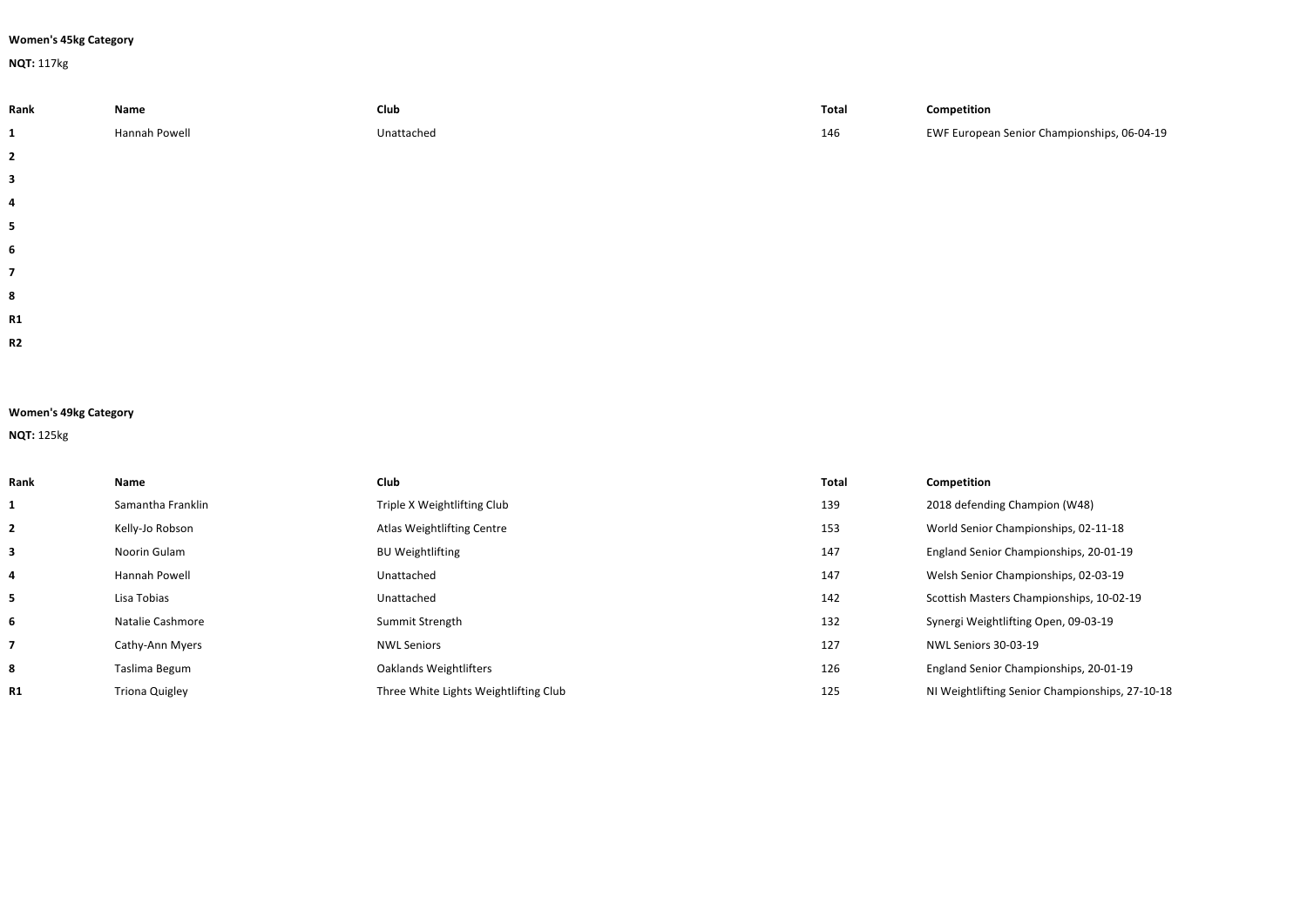## **Women's 55kg Category**

# **NQT:** 135kg

| Rank         | Name                | <b>Club</b>                                            | <b>Total</b> | Competition                                 |
|--------------|---------------------|--------------------------------------------------------|--------------|---------------------------------------------|
|              | Aurelia Liu         | Unattached                                             | 154          | 2018 defending Champion (W53)               |
| $\mathbf{z}$ | <b>Fraer Morrow</b> | Loughborough University Powerlifting and Weightlifting | 182          | MSC Performance Open, 07-04-19              |
| 3            | Amy Williams        | Wisdom 4 Weightlifting                                 | 173          | EWF European Senior Championships, 07-04-19 |
| 4            | Catrin Jones        | Unattached                                             | 168          | Welsh Senior Championships, 02-03-19        |
| 5.           | Jennifer Tong       | Hallam Barbell                                         | 167          | England Age Group Championships, 23-02-19   |
| 6            | Jess Gordon-Brown   | <b>Brunel University Weightlifting</b>                 | 163          | England Senior Championships, 19-01-19      |
|              | Noorin Gulam        | <b>BU Weightlifting</b>                                | 156          | Fareham Barbell Club Open, 24-03-19         |
| 8            | Ellie Pryor         | Breeze's Weightlifting Academy                         | 151          | Welsh Senior Championships, 02-03-19        |
| <b>R1</b>    | Kim Pham            | Crystal Palace Weightlifting Club                      | 148          | South Regional Championships, 06-10-18      |
| <b>R2</b>    | Leonora Brajshori   | Loughborough University Powerlifting and Weightlifting | 144          | January London University Open 30-01-19     |

# **Women's 59kg Category**

## **NQT:** 151kg

| Rank | Name                | Club                                  | Total | Competition                                            |
|------|---------------------|---------------------------------------|-------|--------------------------------------------------------|
|      | Olivia Blatch       | Europa WLC                            | 182   | 2018 defending Champion (W58)                          |
|      | Juliette Chang-Fane | Cardiff Metropolitan University       | 174   | British University and College Championships, 13-04-19 |
| 3    | Jennifer Tong       | Hallam Barbell                        | 174   | British University and College Championships, 13-04-19 |
| 4    | Amy Williams        | Wisdom 4 Weightlifting                | 171   | England Senior Championships, 19-01-19                 |
| 5.   | Amber Sheppard      | Crystal Palace Weightlifting Club     | 170   | British University and College Championships, 13-04-19 |
| 6    | Laura Hollobon      | Decennia Weightlifting                | 169   | South East Open, 24-03-19                              |
|      | Nikki Hamilton      | Kilwinning Olympic Weightlifting Club | 168   | East of Scotland Open, 10-03-19                        |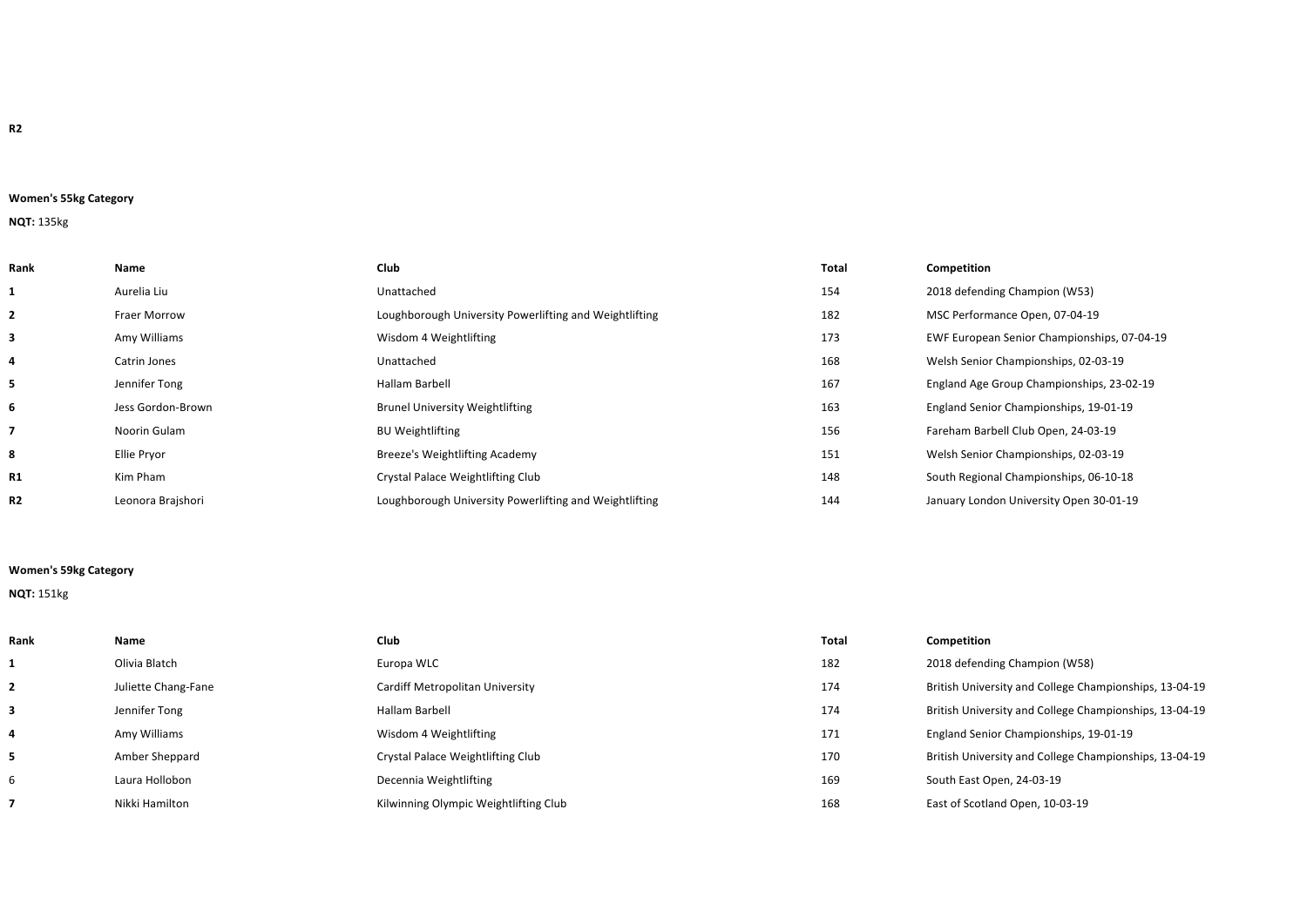|           | Rosemary McDonald | <b>Cube Weightlifting Academy</b> | 158 | England Senior Championships, 19-01-19                 |
|-----------|-------------------|-----------------------------------|-----|--------------------------------------------------------|
| <b>R1</b> | Chloe Briggs      | SA1 OLYMPIC LIFTING               | 156 | Fareham Barbell Club Open, 24-03-19                    |
| R2        | Lesley Brown      | Crystal Palace Weightlifting Club | 155 | British University and College Championships, 13-04-19 |

2018 defending Champion (W63)

**BU Weightlifting Open, 03-03-19** The Hive Weightlifting Open, 03-02-19

South East Open 24-03-19

**4** Olivia Blatch Europa WLC 181 Xmas Bash, 08-12-18

South Regional Championships, 06-10-18

**England Senior Championships, 19-01-19** 

South Regional Championships, 06-10-18

**British University and College Championships, 13-04-19** 

**British University and College Championships, 13-04-19** 

### **Women's 64kg Category**

# **NQT:** 158kg

| Rank                     | Name                 | Club                                              | <b>Total</b> | Competition          |
|--------------------------|----------------------|---------------------------------------------------|--------------|----------------------|
| 1                        | Sarah Davies         | Europa WLC                                        | 223          | 2018 defend          |
| $\overline{2}$           | Zoe Smith            | Europa WLC                                        | 224          | <b>British Unive</b> |
| 3                        | Jade Hill            | Locker 27                                         | 184          | South Regior         |
| 4                        | Olivia Blatch        | Europa WLC                                        | 181          | Xmas Bash, C         |
| 5                        | Helen Jewell         | Unattached                                        | 180          | <b>England Seni</b>  |
| 6                        | Jade Hill            | Locker27                                          | 180          | <b>BU Weightlif</b>  |
| $\overline{\phantom{a}}$ | Hannah Philp         | Triple X Weightlifting Club                       | 176          | The Hive We          |
| 8                        | Laura Hollobon       | Decennia Weightlifting                            | 168          | South East O         |
| <b>R1</b>                | Sonja Hartio         | Northumbria University Olympic Weightlifting Club | 166          | <b>British Unive</b> |
| R <sub>2</sub>           | <b>Emse Richards</b> | <b>Surrey Barbell</b>                             | 163          | South Regior         |

## **Women's 71kg Category**

#### **NQT:** 162kg

| Rank | Name                 | Club                                    | Total | Competition                                 |
|------|----------------------|-----------------------------------------|-------|---------------------------------------------|
|      | Sally Bennett        | Unattached                              | 193   | 2018 defending Champion (W69)               |
|      | <b>Emily Godley</b>  | Europa WLC                              | 216   | EWF European Senior Championships, 10-04-19 |
|      | Zoe Horseman         | Edinburgh University Weightlifting Club | 190   | Scottish Open Championships, 04-11-18       |
| 4    | Lauren Burley        | Unattached                              | 179   | Strength Academy Wales Open, 02-02-19       |
| 5.   | <b>Heather Forde</b> | Unattached                              | 176   | England Senior Championships, 19-01-19      |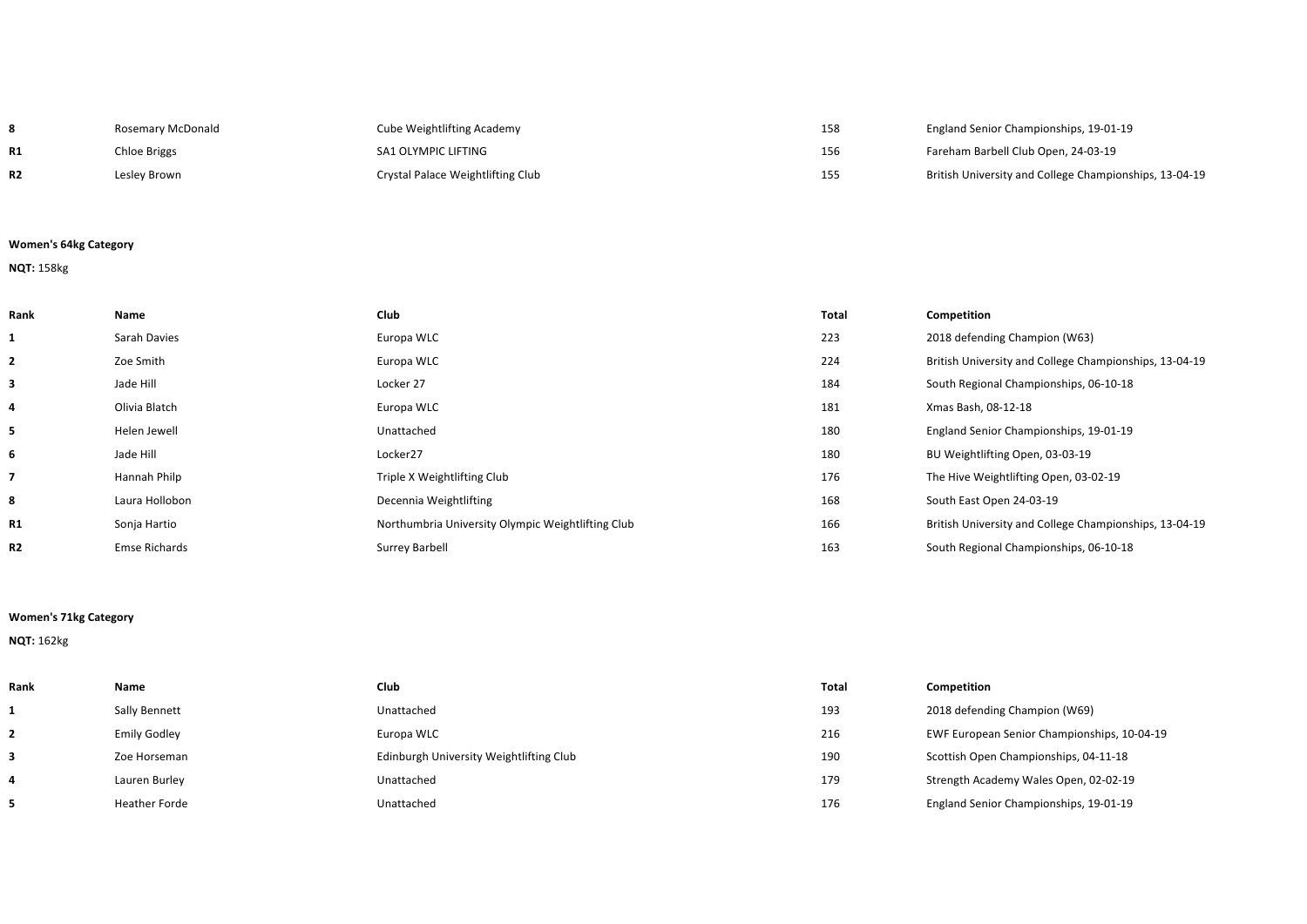| 6              | Enlli Jones     | Unattached                        | 176 | Strength Academy Wales Open, 02-02-19                  |
|----------------|-----------------|-----------------------------------|-----|--------------------------------------------------------|
|                | Holly Knowles   | Unattached                        | 176 | Fareham Barbell Club Open, 24-30-19                    |
| 8              | Kelly Charniga  | Crystal Palace Weightlifting Club | 176 | British University and College Championships, 13-04-19 |
| R1             | Katey Byrd      | Locker 27                         | 175 | South Regional Championships, 06-10-18                 |
| R <sub>2</sub> | Deborah Alawode | Stars for the Future              | 173 | England Age Group Championships, 23-02-19              |

- 
- 
- 
- 

# **Women's 76kg Category**

# **NQT:** 165kg

| Rank         | Name                    | <b>Club</b>                       | Total | Competition                            |
|--------------|-------------------------|-----------------------------------|-------|----------------------------------------|
| 1            | Tayla Howe              | Unattached                        | 208   | 2018 defending Champion (W75)          |
| $\mathbf{2}$ | <b>Emily Pursehouse</b> | Woking Weightlifting Club         | 179   | England Senior Championships, 20-01-19 |
| 3            | Emma Collins-Jones      | Oaklands Weightliters             | 178   | England Senior Championships, 20-01-19 |
| 4            | Chloe Cassar            | Crystal Palace Weightlifting Club | 177   | Bethnal Green Spring Open 14-04-19     |
| 5            | Sarah Wiltshire         | Locker 27                         | 173   | Fareham Barbell Club Open, 24-03-19    |
| 6            | Laura Parker            | Essex Weightlifting Club          | 171   | MSC Performance Open, 07-04-19         |
|              | Kirsty Turner           | <b>Essex Weightlifting Club</b>   | 165   | South East Open 24-03-19               |

- **8**
- **R1**
- **R2**

# **Women's 81kg Category**

# **NQT:** 170kg

| Rank | Name           | Club                              | <b>Total</b> | Competition                         |
|------|----------------|-----------------------------------|--------------|-------------------------------------|
|      | Rayen Cupid    | Crystal Palace Weightlifting Club | 187          | South East Open, 24-03-19           |
|      | Melanie Chlond | Sportesse PT Lifters              | 177          | The Workhouse Malton Open, 14-04-19 |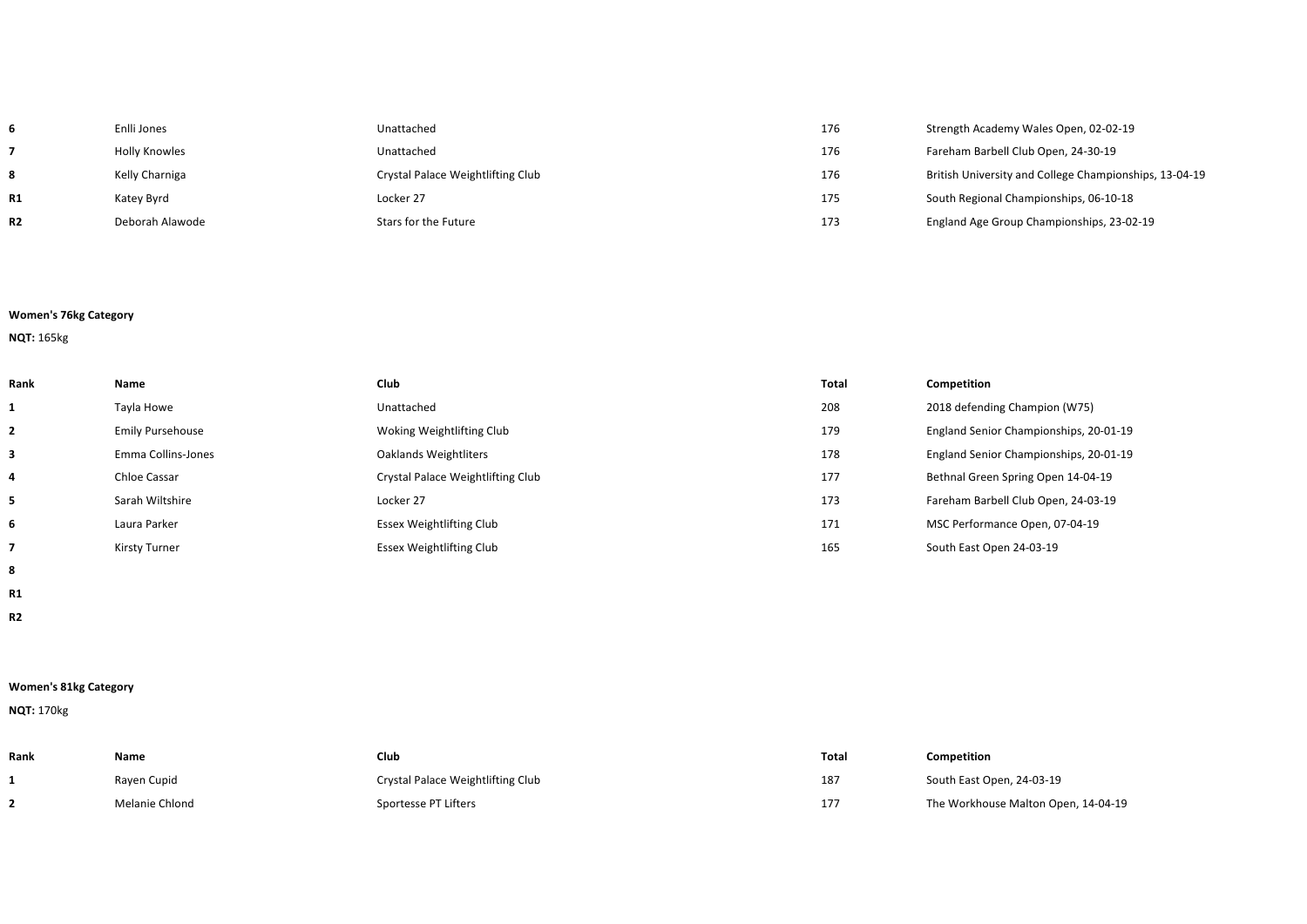|                | Emma Collins-Jones         | Oaklands Weightlifters     | 175 | Loughborough Winter Open, 24-11-18     |
|----------------|----------------------------|----------------------------|-----|----------------------------------------|
| 4              | Charlotte Weatherall-Smith | Atlas Weightlifting Centre | 172 | England Senior Championships, 20-01-19 |
|                | Ellis Brotherton           | NW1 Strength               | 170 | MSC performance Open, 07-04-19         |
| 6              |                            |                            |     |                                        |
|                |                            |                            |     |                                        |
| 8              |                            |                            |     |                                        |
| R1             |                            |                            |     |                                        |
| R <sub>2</sub> |                            |                            |     |                                        |

## **Women's 87kg Category**

# **NQT:** 175kg

| Rank                     | Name          | Club       | Total | Competition                   |  |  |
|--------------------------|---------------|------------|-------|-------------------------------|--|--|
| 1                        | Jessica Silva | Unattached | 180   | LOWA Invitational 2, 19-10-18 |  |  |
| $\overline{2}$           |               |            |       |                               |  |  |
| $\mathbf{3}$             |               |            |       |                               |  |  |
| 4                        |               |            |       |                               |  |  |
| $\overline{\mathbf{5}}$  |               |            |       |                               |  |  |
| $\boldsymbol{6}$         |               |            |       |                               |  |  |
| $\overline{\phantom{a}}$ |               |            |       |                               |  |  |
| 8                        |               |            |       |                               |  |  |
| R1                       |               |            |       |                               |  |  |
| R2                       |               |            |       |                               |  |  |
|                          |               |            |       |                               |  |  |
|                          |               |            |       |                               |  |  |
| Women's +87kg Category   |               |            |       |                               |  |  |
| <b>NQT: 181kg</b>        |               |            |       |                               |  |  |
|                          |               |            |       |                               |  |  |